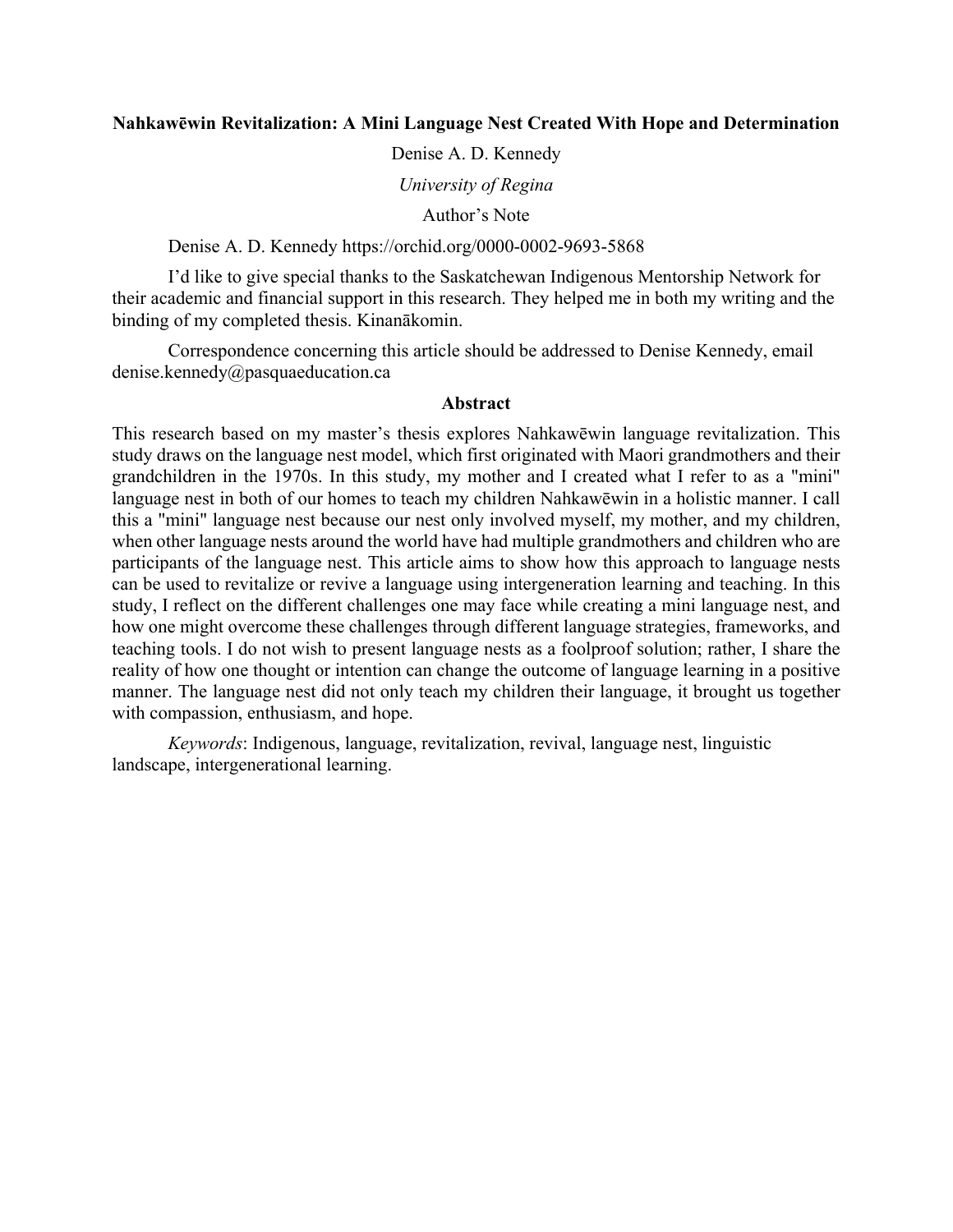## **Nahkawēwin Revitalization: A Mini Language Nest Created With Hope and Determination**

My name is Denise Kennedy, and I am a Saulteaux woman from Pasqua First Nation. I am a mother, wife, teacher and student. My passion is language revitalization and language research. Presently, my focus is rejuvenating the spoken language in our community. In this paper, I will take my readers through a study that I conducted with the hope and objective to revive the language with my children within the walls of their own home and their grandmother's home, through intergenerational learning and teaching.

This paper comes out of a study which explored Nahkawēwin (also known as Anihšināpēmowin) language revitalization. This research draws on the language nest model, which first originated with Māori grandmothers and their grandchildren in 1973 (Chambers, 2015). As a language teacher and also as a mother, it was important for me to research different avenues of language learning that would benefit my children within their own home. I also wanted to keep in mind the needs of my community and other communities who are also seeking ways to revive or revitalize their languages. Seeking answers to important questions through research is critical to addressing issues of recovering and maintaining languages (Kirkness, 2002).

In my research, my mother and I created a mini language nest in both of our homes to teach my children the gift of their language. I refer to my approach as a "mini" language nest because it only involved myself, my mother, and my children, and because it was for a short period of time during evenings and weekends. Though there may be different ways of learning the language in one's community, it is important to bring the language back into the homes, so the families are learning together (Norris, 2006). The language nest not only brought the language alive in our homes, it brought determination, hope, and connection. Though times were challenging and sometimes very frustrating because of English dominance in our society and in our homes, I found different ways and used different teaching tools in our language nest to make language learning the main focus for my children.

In this article, I present data from my research which illustrates how language nests can help families and communities revive or revitalize their languages within their own homes through intergenerational learning. Family is the most central and critical domain in the maintenance and reproduction of language (Schwartz, 2008). This research is not only important for my family, but also for the families, parents, and children in my community. The research is intended to give hope and encouragement to parents and families, that they can be a part of their children(s) language learning, whether they know a lot of the language, or a little bit of the language. Pushor (2012), a teacher and education researcher, suggested that we as teachers/educators and schools need to get "parental engagement" involved in children's learning (p. 476). Pushor's research suggested that parents need to work side-by-side with the teachers to give children the proper education that is needed for growth because parents have been the teachers since the children's birth. This is exactly what needs to be done with language learning. Language learning needs to be done within the home, with parental involvement and intergenerational transmission.

Though challenges may arise, we as Indigenous peoples must keep striving towards our language goals, and to find ways that work for our children and family members in language learning. This article offers insight of how language nest can work well, and what language learning tools may be used to have a successful language nest in our homes and communities.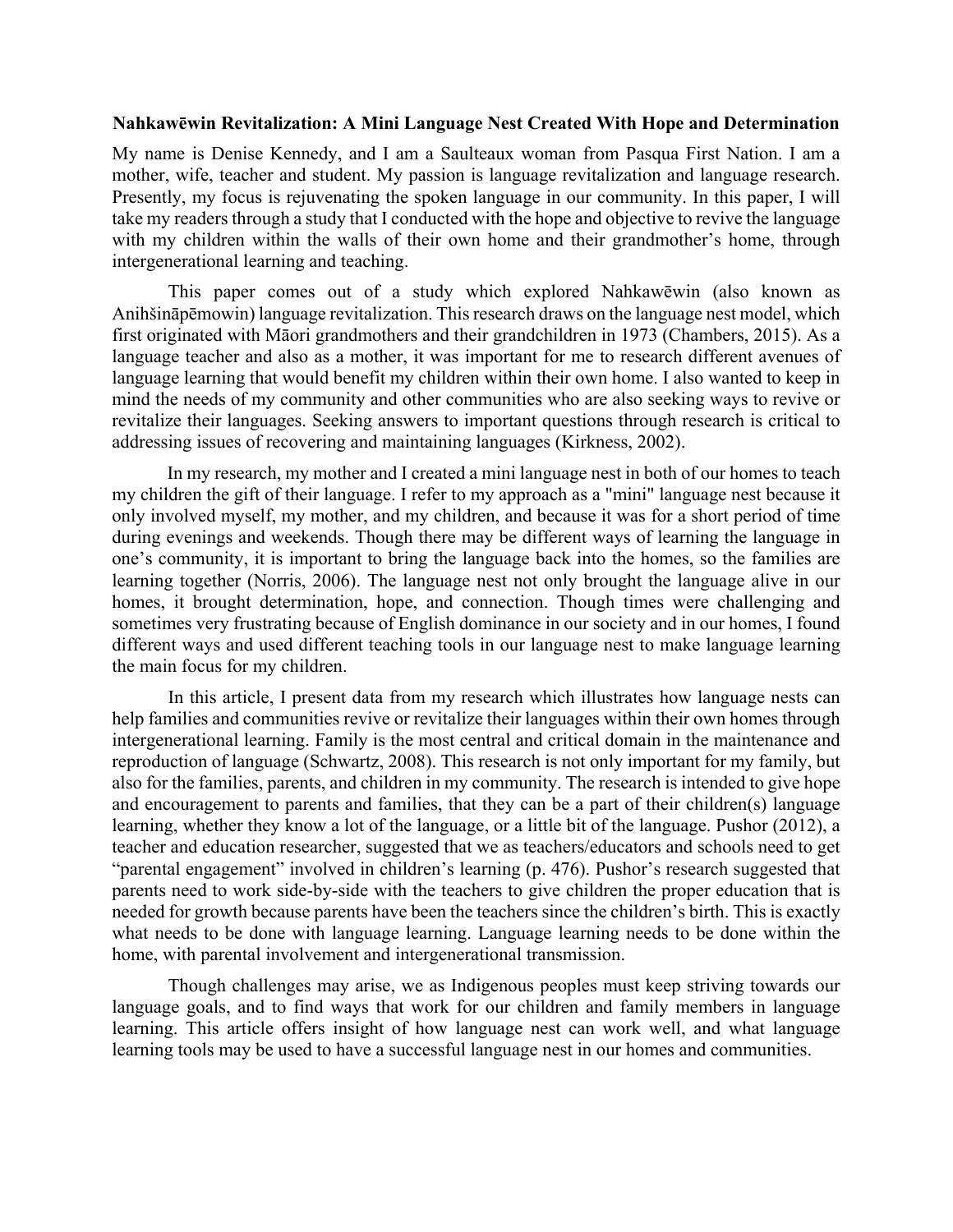#### **Background**

The situation of Indigenous languages is diverse across Canada. For some communities, revitalization is needed, while in other communities, maintenance is needed (Galley et al., 2016). The most common step to language revitalization in communities are school-based programs, children's programs outside the school, adult language programs, documentation and material development, and homebased (Gomashie, 2019). Being a language teacher in my community, I have seen the success of students learning the language, but it needs to go farther than the classroom. Language learning needs to go into the homes, so the children have people to speak with outside of the school. School-based language learning is probably the most common form of language learning, but it is not a method that creates fluent speakers (Blair et al., 2002; McIvor & Anisman, 2018). I believe that the language needs to go back into the homes so families can start to speak their language together as a whole. Speaking one's language in the home provides the opportunity to normalize the use of endangered languages and supports the process of intergenerational transmission from parent to child (Norris, 2004).

 Language immersion is a common strategy used for reversing a language shift, with the idea that language learners will use the language outside of the school with family and friends (Fishman, 2001). Language immersion programming offers the more effective solution to the challenge of language maintenance (Morcom & Roy, 2019). Immersion programs are built on the premise that the best way to learn a language is to create an environment where the language, and only the language is constantly used (Grenoble & Whaley, 2006).

Language nests are seen as one of the most successful language immersion practices around the world. Language revitalization is the main goal to achieve while creating a language nest, but there are other benefits of the language nests such as intergenerational interactions, cooperation and respect (Delaine, 2010). Research suggests that language nests show promise for the healing of intergenerational relationships and the reclamation of family ways of knowing and being (Chambers, 2014). For this study, the main goal was for the language to be used in the homes where my children were when not at school. Creating a nest was to show our families and other families that language can be taught and learned at home. Families should use the language at home as the primary language of communication so that it becomes the first language of young children (Hinton, 2001). Hinton (2013) also suggested that parents who are speakers of the language should use their language skills with children and family. Family is the most central and critical domain in the maintenance and reproduction of language (Schwartz, 2008). Chambers (2014), like other scholars who have studied language nests, said that family-based approaches to language nest development and delivery are promising approaches to developing and reestablishing emotional, mental, social, and cultural connections between young children and Elders. As one can see with all the positive outcomes besides language fluency development within children, there is a lot more that comes along with this process of language revitalization. It not only creates speakers of the language, but it creates a well-balanced holistic individual.

Other language strategies can be used in the language nests to make it easier for language learning in English-dominant areas. In a Seneca language nest (Borgia & Dowdy, 2010), Western strategies along with traditional strategies were used while teaching the children. Activities were available to the children when they were ready to partake in them. During the day the students learned the language through non-verbal gestures, Total Physical Response (TPR) language teaching, repetition, and flashcards. Children learned about clothes, food, numbers, pets, commands, names, family terms, questions, observations, and songs (Borgia & Dowdy, 2010).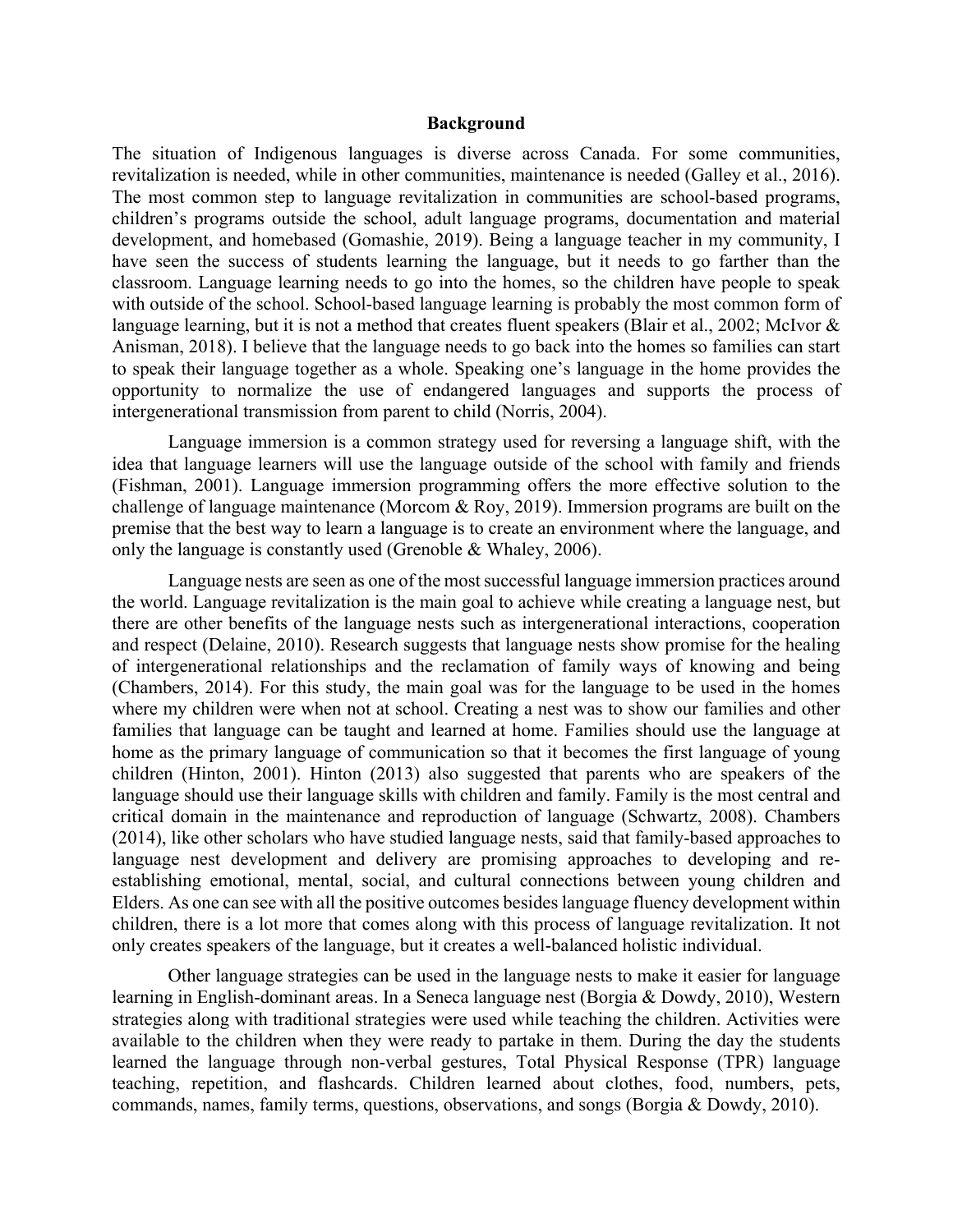Documentation is also a suggested tool for families who do not have fluent speakers in their homes, which would be in a lot of cases in our communities today. Documentation is the preservation of stories, songs, prayers, and dialogues in the language through audio and visual recordings of speakers. These audio and visual recordings can be transcribed into written form and used in the home with the families. Some suggest that documentation can aid language revitalization strategies in a positive way, but in itself it will not create speakers (First Peoples' Cultural Council, 2020). On the other hand, Hinton (2011), argues that even the so-called extinct languages are being revitalized through the use of documentation. Upon review of the literature, these are just some of the language revitalization strategies that can be used. Communities and families need to have a clear understanding of their goals before attempting either language revitalization or language revival (Montgomery-Anderson, 2008). Communities are recognizing that long-term planning is a crucial first step towards long-term continuation or revival of their language (McIvor & Anisman, 2018). Language nests should be considered within more communities because they are a great way to bring that language back into the homes with families. Language nests are seen to be one of the more effective immersion practices for early childhood learners. They have been recognized internationally as successful means for language revitalization, but this method is not as present as it should be in Indigenous Canada (McIvor, 2015). I believe that this is because we as leaders, educators, and parents have become so used to living in a colonial setting, not only within our own homes but within the classrooms and communities as well, that we forget to implement our own Indigenous teachings, languages, and worldviews in our everyday lives. Indigenous scholars suggest that Indigenous frameworks cannot be implemented unless Indigenous people accept that their own worldviews, environments, languages, and forms of communication have value for their present and future, and they need to understand how they can help to reclaim and restore them (Battiste, 2013). My research not only aims to bring the language into my home for my children, but to also bring language nests into other Indigenous communities. We need to start decolonizing our ways of language learning, and this is one way.

#### **Methodology**

The study that informs this article set out to answer the following research questions: What are the challenges of the language nest and what were the successes and outcomes of the language nest?

I used both Western and Indigenous knowledge methods to design my research for Indigenous language revitalization. I used the qualitative approach, consistent with Western ideology and research methods, when necessary. Qualitative research addresses issues by using one of the following three approaches: (a) grasping the subjective meaning of issues from the perspectives of the participants, (b) latent meanings of a situation are in focus, and (c) social practices and the life world of the participants are described (Flick, 2011). Qualitative research is especially effective in obtaining culturally specific information about the values, opinions, behaviors, and social contexts of particular populations (Mack, 2005).

I used the process of self-locating throughout my whole study. As Kovach (2010) stated, preparation assumes self-awareness and the ability to situate self within the research. Self-location is used mainly in qualitative research approaches. It allows the researcher to self-reflect one's life in their research. It allows us to use our truths and our experiences as means of validation in our writing. Self-locating in my research is similar to narrative research methodology. Lewis (2014) stated that "the researcher lives within the research and is committed to studying phenomena in their natural settings" (p. 164). With narrative research, just as in self-locating, you make the

*6*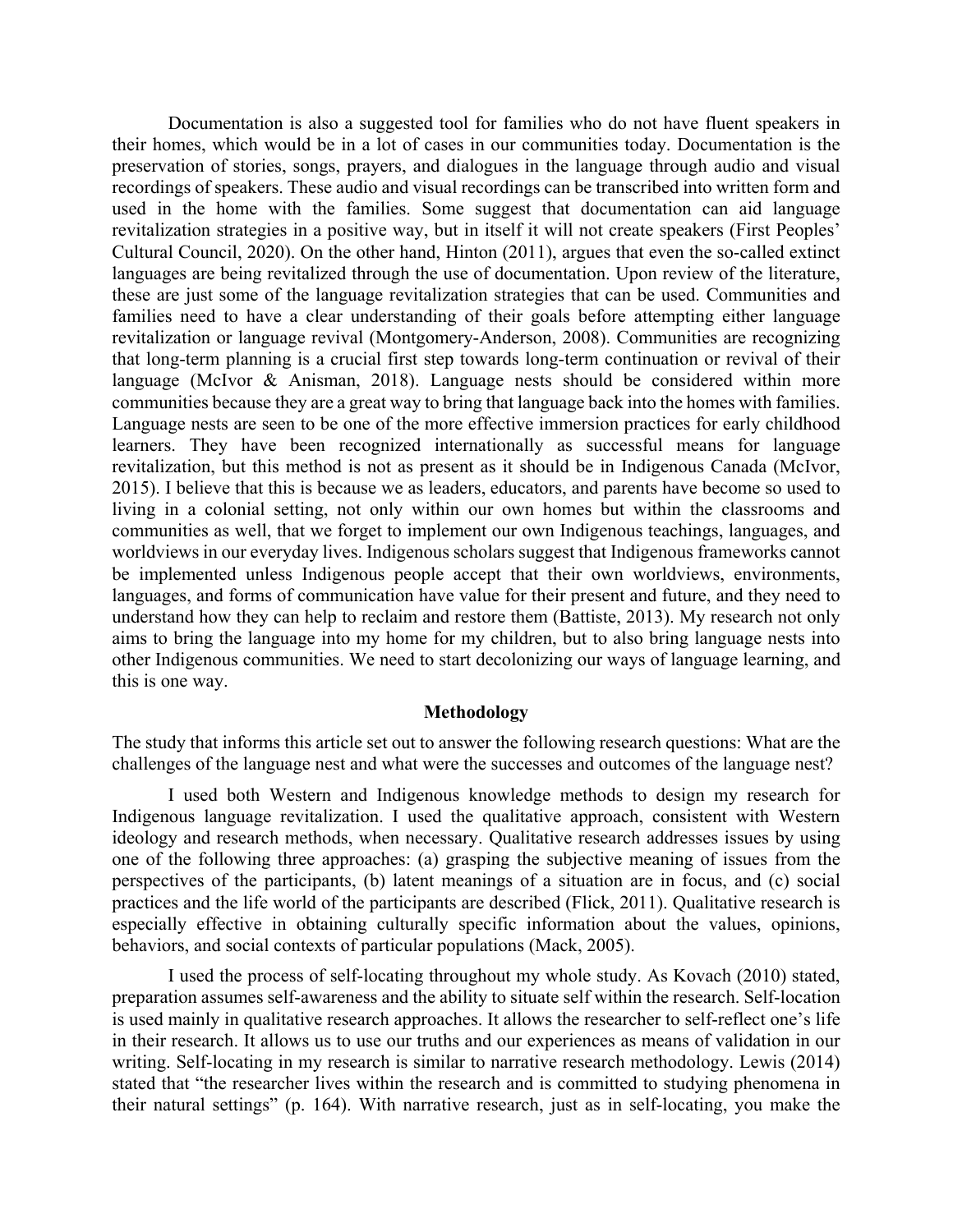research a part of who you are. As a narrative researcher, I am not only personally involved in this study, but we tend to change as researchers and as individuals as our research and outcomes unfold (Mills & Birks, 2014). As Kovach (2005) stated, Indigenous research allows us to transform into what we are learning. Wilson (2008) stated that, "If research doesn't change you as a person, then you haven't done it right" (p. 135). Wilson's research suggests that when we place ourselves into different studies, we are there to learn and to enhance our own communities, not so much to enhance the people or communities that we are studying.

 Our language nest started in September, and because of the new school and work year we were only able to work with our language nest in the evenings and weekends. We would meet at my mother's home, where we would cook, clean and visit in the language. We then would go to my house, where we would play games, play in general and do house chores. I would use teaching tools such as puzzles, board games or card games to play with my sons, we would even go shopping at the grocery store in the language. The drive to the store would be in the language. We used the language whenever and where ever possible.

 The data collection that I used in my study included "close observation" which is when the researcher is not only observing but also a participant of the study. Van Manen (1990, as cited in Bjorbækmo & Engelsrud, 2011) stated that "the best way into a person's lifeworld is to participate in it" (p. 29). This type of study allows the researcher to write about what they have experienced in their research, rather than what they have observed in their research.

During the language nest sessions, I interviewed my mother through audio and visual aids in both my home and her home. These interviews were conducted in both the Nahkawē language and the English language. I later transcribed these recordings into a Word document so I could refer to the interviews during my data analysis. I also took pictures of my children engaged in speech and activity with my mother during language use. This documentation allowed me to reflect on the day and what was successful or not so successful in language learning.

 I also found it important to use the conversational method throughout my data collection. This allows the researchers to collect information through story telling. Honoring orality in research not only brings the participants and the researcher a significant relationship, but also it acknowledges a holistic and natural way of collecting data. In my data collection, it was important for me to use my mother's stories about language and worldview. During the interviews with my mother, I asked her questions about her thoughts about language in the community, from the past and present perspective, would she have made any changes in her decisions about language learning in the past and as a grandparent were her hopes and dreams of language learning in the home.

## **Data and Discussion**

I believe that for our Nation to be successful, we must first be successful at home. Being successful at home means using the language at home. The language nest designed for this study demonstrates that this immersion practice can work for language revitalization and being successful in language learning. In this section, I will share and discuss data about the challenges that arose during the language nest.

# **Challenges of the Language Nest**

My sons are just not taking to the language, they are shy, uninterested or uncomfortable speaking the language. What can we do to overcome this? What do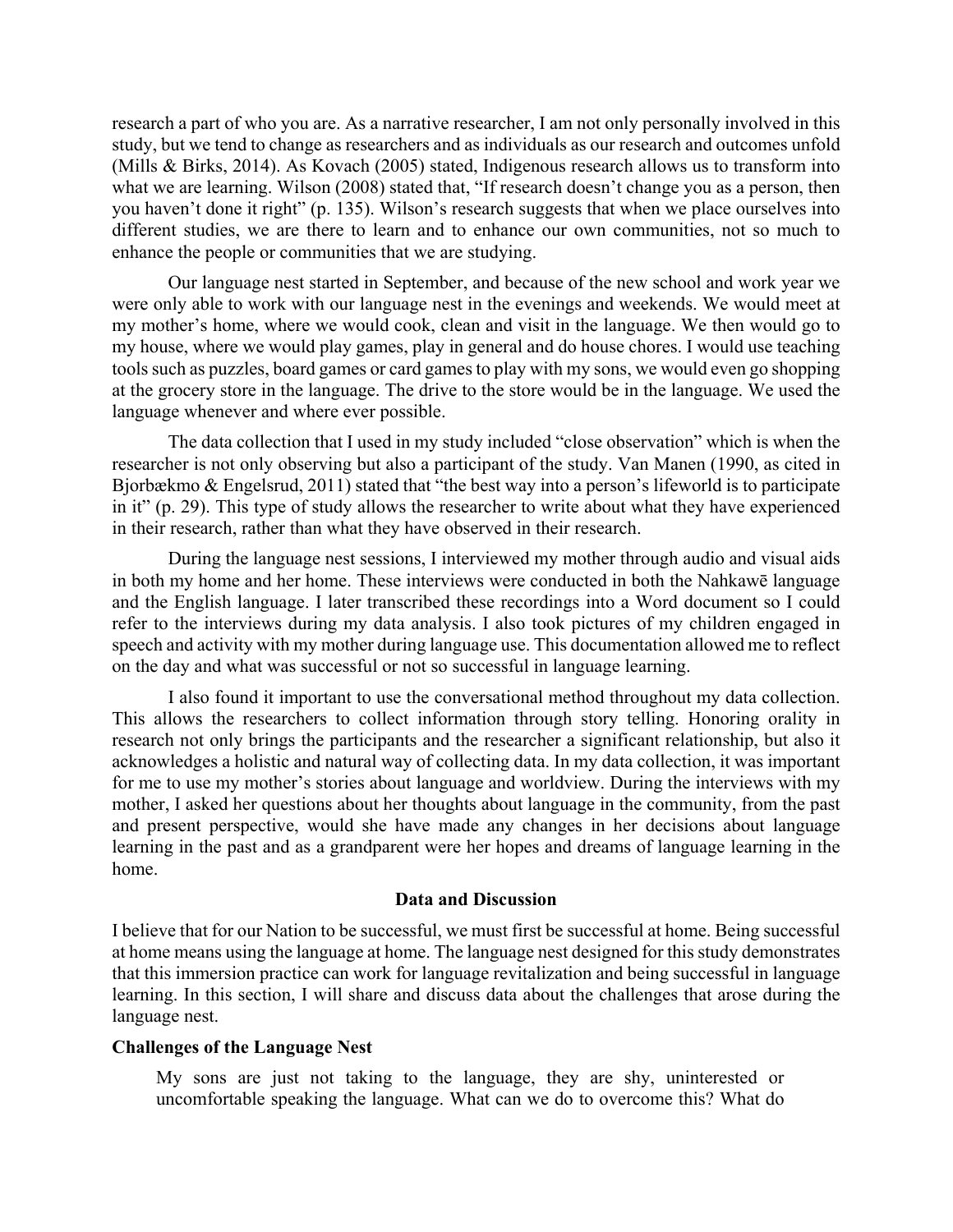we need more of? This is my fault. Why are my sons having a hard time with language learning? (Journal Entry, Sept 10, 2018)

In my journal entries, it was apparent how little the language was enforced or encouraged in my home prior to beginning this study. I believe that was because of our English-dominated society that we live in. We used our colonial way of thinking and doing things because it was the more common way of expressing ourselves, which affected my children's use of their language. As a mother, this was a very sad realization. Time restraints also played a negative impact on the language nest, because the language nest was only done in the evenings and weekends due to work and school and other everyday happenings. My children wanted time to play on their electronic devices, or to play outside on their bikes. They did not want to spend their evenings or weekends speaking the language. Our time limit was just too short for natural speaking to happen.

English dominance was probably one of the more challenging factors to our language nest. My sons wanted to do things that they were used to doing, but these things consisted of only English. Their main concerns were things like television watching, playing their games or going on their iPads. English dominance was so severe that people who were not involved in the language nest, would come into our homes and speak only in English. Similarly, if the television was on, it was only in English. This was probably a moment that I would describe as the breaking point in my research; I felt like the constant intrusion from English would either break my research or make my research. In order to be successful in our language learning and teaching, we had to find a way to get past English dominance. We needed to appreciate and acknowledge the small successes of language learning. What I have learned in all of this is that with patience and appreciation of our languages, those small successes can surpass the challenges of English dominance. I learned to accept the challenges and work past those with language goals in focus. In the next section, I share some of the stories of these successes.

# **Successes of the Language Nest**

After my disappointment the other day in my language nest, I have come to realize that language work is hard, no matter where we are. Especially in the world we live in today. I realize I would have to be far away in the bush with no electronics or people who want to speak English to have a fully immersed language nest. I have come to terms that I will not get the language nest I wanted, but I will get the language work that my sons and I need. I have to stop depending on my mom to make this right, and instead value her words, her teachings, and her language use. I need to step up and make language learning mine, and use it in my own home, even if mom is not there. Creator help me. (Journal Entry, September 22, 2017)

I finally let go of the thought that only Nahkawēwin was going to be present, and accepted that the English language would still be present. Instead of making language-learning a task, I shifted my perspective and tried to make it natural. No matter how badly I wanted this study to be nothing but immersion, I came to realize that it was impossible to do this due to our situation. We either went to work or we went to school where the English language was a constant presence. If we wanted to watch a movie together as a family, it would be in the English language. I finally concluded that in order to be fully immersed in the Nahkawēwin we would have to live away from civilization, away from electronics, away from stores or anything that used the English language, and that meant that we could not go to work or to school either. Once I wrapped my head around this reality, I started to work with what I had.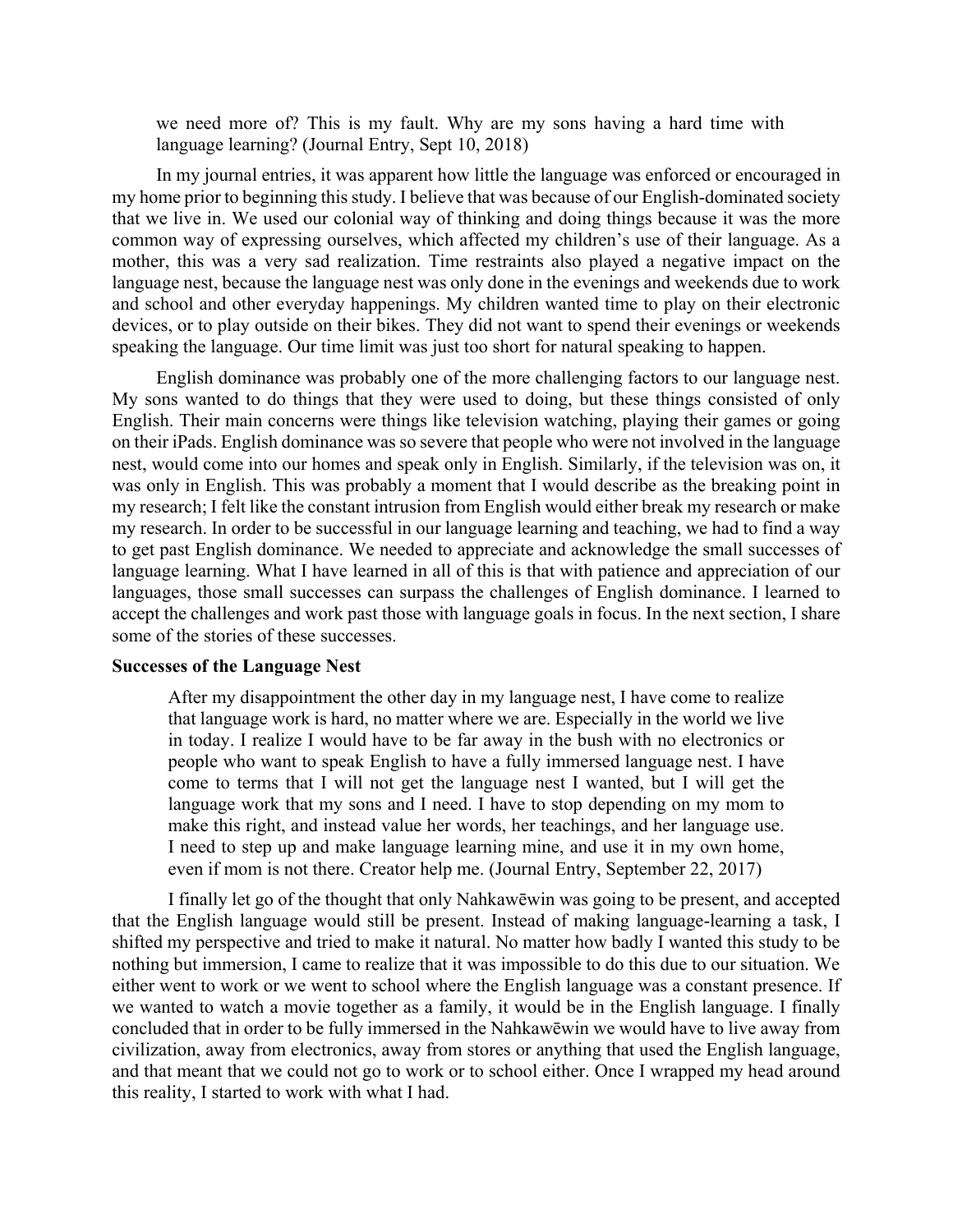I was also guilty of using the English language naturally, more so than Nahkawēwin. So, I needed to make a language plan for myself and for my sons so that the language could be used all the time throughout the day, and not only during the mini language nest allotted time. I spent time researching various at-home language learning tools. I found that the key to being successful in language learning was to have patience and to have fun, as well as to realize that some language use was better than no language use at all in our homes. I had to stop thinking about all the things that I thought were wrong with my mini language nest and start to appreciate that this was indeed happening. My children were hearing it, they were involved in it, and they were learning.

I had to understand that even though my mother could not be with us from sun-up to sundown, the language could still be present. I, as a mother, had to make it my responsibility to teach my sons their language. Even though it would have been easier for my own mother to be there, I had to do this also in our home, from morning to bedtime. Using our language was harder than anticipated when we had become so accustomed to using the English language in everything we did. I had to start thinking of our language use at home as not just something for my research, but also as our new way of life. I used the language as much as I could and hoped that my sons would eventually respond back to me in the language but, for now, at least they were hearing it. I had to think of ways to make our language more alive, more present, and more important. So, I used at-home learning tools, such as labelling our home in the language, which would remind us to use the language. Until language use became natural, this needed to be done. I needed it to be visible as a reminder to us to shift from English to Nahkawē.

#### **Teaching Tools in My Home**

I needed to do more that would encourage my sons to use more of the language. We started playing different language games with the kids, games they liked, such as bingo. In doing so, the kids were learning different subjects in the language, such as verbs, feelings, activities, and weather conditions. For them to win the game they had to say "*pahkinake"* (I win) to claim a prize. The boys enjoyed playing this game. We also played things like *Go fish*, in the language, which they both enjoyed. Using games and stories to engage the boys seemed to be working to a certain extent. I started to buy animal and number puzzles to become more engaged with my youngest son.

I bought the boys some puzzles for counting and learning animals today; I hope they will learn with these. I hope these encourage them to use the language more … at this point I will use anything to get them interested. (Journal entry, September 21, 2017)

We did the puzzles in the language, learning the different wild animals and farm animals. While playing with these things, I asked my youngest son *"awēnēn owē?"* (Who is this?) with no response back, so I went through the animals by myself and pretended to forget what some of the animals were, and he responded to me in Nahkawē. He laughed so hard because he found it hilarious that I forgot how to say the animal's names, or so he thought. In reality, I was creating a (pretend) language gap in my knowledge that he could then fill with his own knowledge. I also did this with colors, shapes, and numbers. It was little strategies like this that I had to use to determine if he was learning the language. To my delight, I found that he was.

I had to trick my baby son into speaking Saulteaux today! And to my surprise he actually knew what I was talking about. It was nothing big, but it was big for us, big for our family. I pretended not to know what the animals were on the puzzles, he thought it was hilarious that I didn't know … so he corrected me! By using the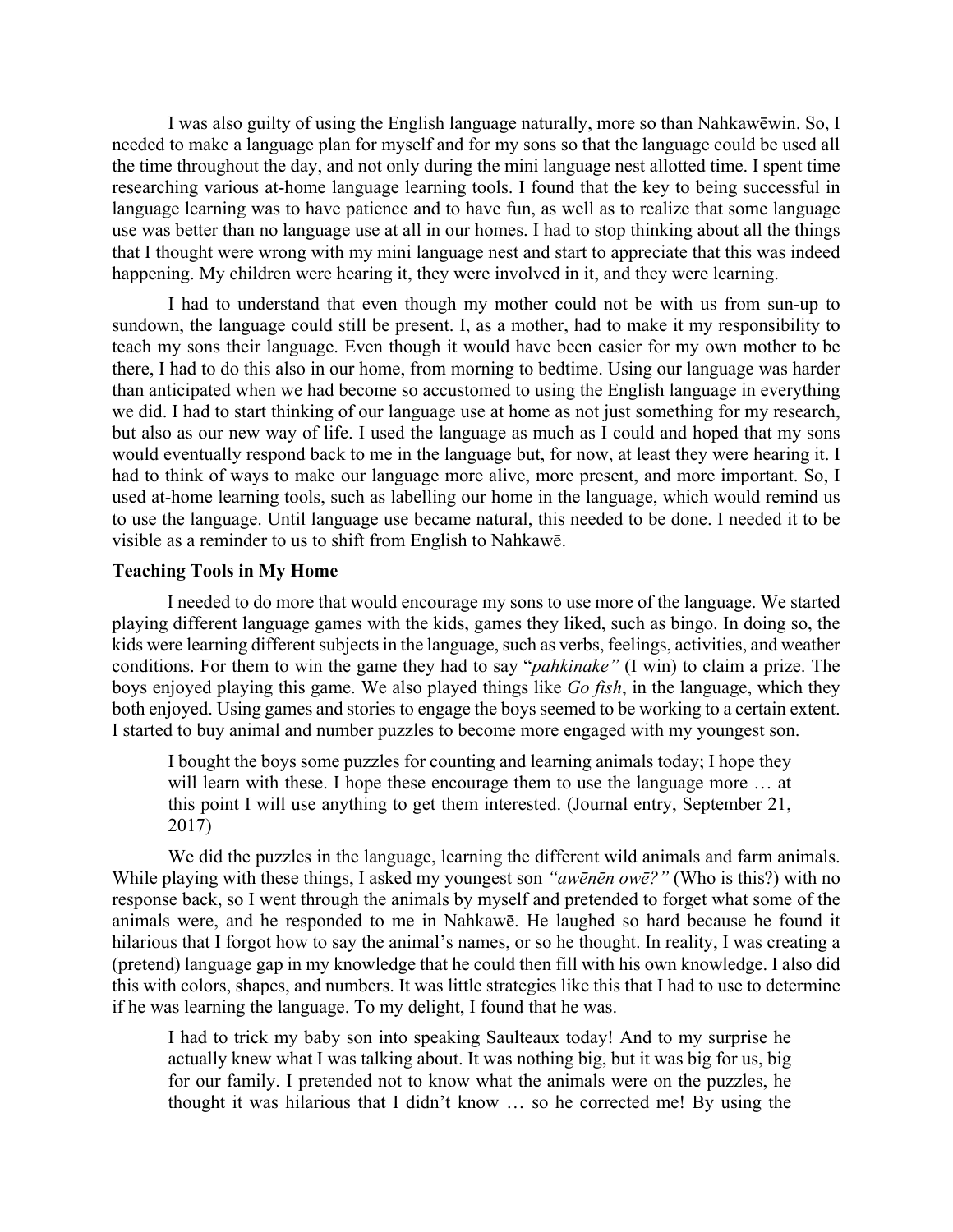language!!!! .... I am so happy! It was a good day today! Ci mīkwēc. (Journal Entry, September 2017)

When he got the words right, I would praise him by clapping my hands and saying "*minō tōtam"* (good job). He appreciated this praise and encouragement a lot. When he saw that his brother was using the language, he would use the language more often. Their motivation and success were contagious between them. For my younger son, his older brother's language learning played a big role in his language learning.

# **Linguistic Landscaping**

I started to make the language visible in my home. This was not so much so the children could learn to read and write it, but so that they would see it every day and would be encouraged to use the language more.

Today I made labels to put up around our home. These are done to remind me that we should be using the language rather than English. Even I have a hard time to use the language all the time. I am putting the labels up, not to teach my sons to read and write in the language, but instead to remind them of what we should be doing/ speaking instead … I believe this will help us, and will work for us. (Journal entry, September 21, 2017)

I did this to show my sons that our language was important and valued in our home. This idea came from *linguistic landscape theory* (Dagenais et al., 2009). This research showed that the languages seen in print around us indicates what languages are prominent and valued in public and private spaces and also says something about the social positioning of the people who identify with those languages (Dagenais et al., 2009). I used this approach not only to encourage my children to use the language, but also to remind myself that I needed to use the language as much as possible with my children. I created language labels and put them in the appropriate areas throughout the house. For instance, at the main door, I put labels up that read things like "*niwī mācā šikwa"* (I am going to leave now), or in the kitchen labels like *"kinōntēskatē na?"* (Are you hungry?). These types of labels were all over the house and they stayed there until I did not need them to remind me to use the language anymore.

## *Pōsīns*

I searched for other ways to keep their attention focused on language learning. I wanted to find a way that would catch my youngest son's attention and keep it, while being able to use the language. This was on my mind and I would research and search different avenues for language learning amongst younger children. One evening I was just randomly flipping through my social media when I noticed someone from the community was giving away a kitten. While I was looking at pictures of the kitten, I was saying in my head "*pōsīns*," which means "cat" in Nahkawēwin. An idea came to my head that I wanted to get this kitten for my sons, not only to have a new pet, but to use this kitten as a language tool.

This evening I picked up a kitten from the community. I normally wouldn't do this, but I needed the cat to be a teaching tool. Just maybe this cat will motivate my youngest to learn more of the language? I can tell him to feed the cat? To give him milk, to hug him, to take care of him. The kittens name will be pōsīns … tāwā pōsīyēns (welcome little cat). (Journal entry, September, 2017)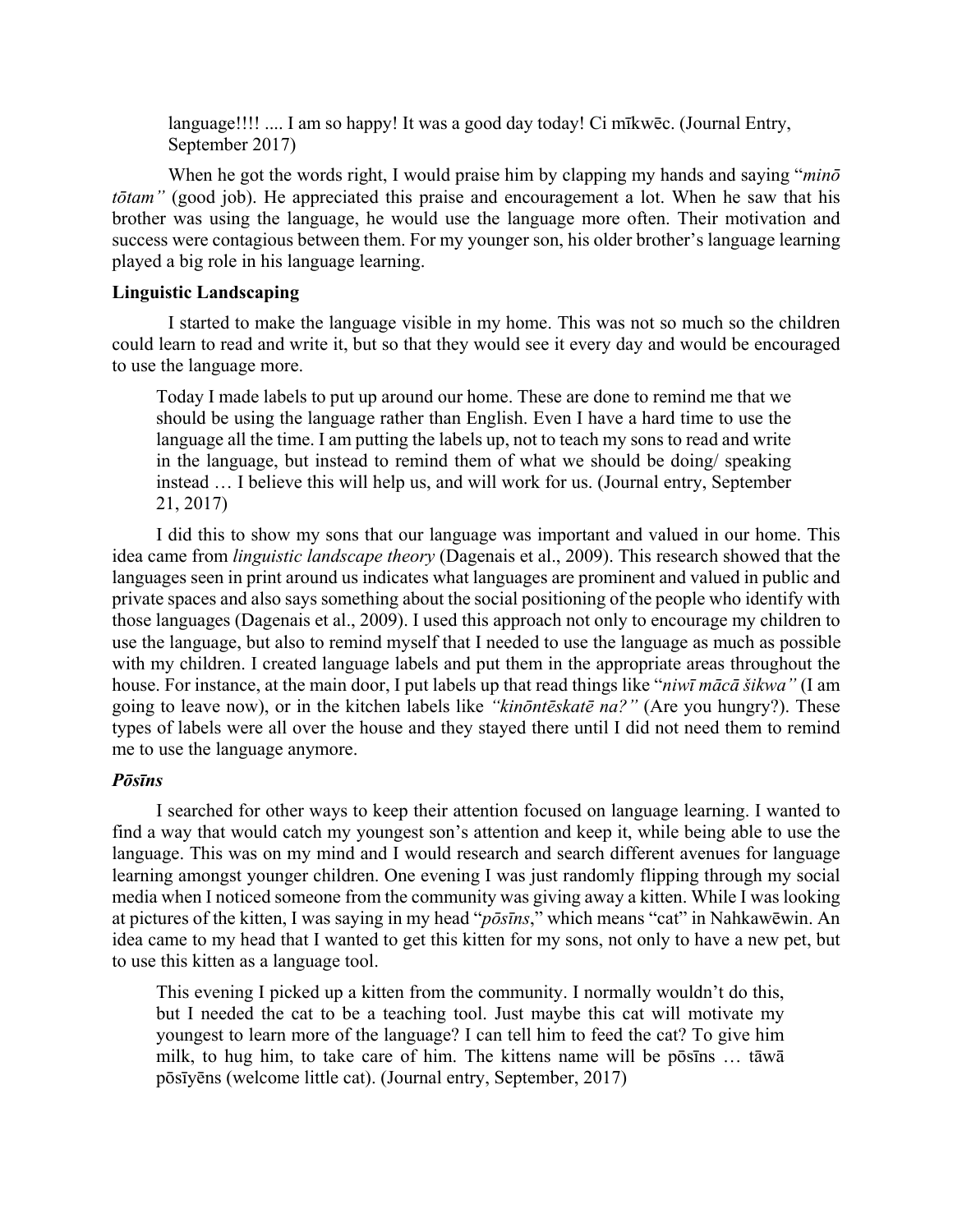I brought it home and introduced the cat to my sons. I told them "*pōsīns išinihkāso,*" which means *"his name is cat."* Both boys fell in love with the kitten right away and were excited to learn that the cat was their new family pet. They did not know that this new family member was to be a language tool for them to learn from.

I told them that *"pōsīns*" only knew the Nahkawē language, so we had to talk to *pōsīns* in Nahkawē, because that's all it understood. They took to the rules of speaking to the kitten right away. They would say things like *"ampē omā pōsīns"* (come here cat). "*wīhsinin pōsīns"* (eat cat), "minihkwēn tōhtōhsāpo pōsīns" (drink milk cat) or "minihkwēn nipi" (drink water) nipān pōsīns (sleep cat). These were some of the basic words and sentences that the boys used for communicating with the kitten. I started to make daily routines for the boys to follow with the kitten: Some of the rules for the cat were *Ahsam pōsīn* (feed the cat), *nipi mīna pōsīns* (give the cat water), mina tohtosapo posins (give the cat milk), nakitokas posins (take care of the cat), pehki a pōsīn (clean the cat), sāwēnim pōsīns (love the cat). Though pōsīns could not respond to them in the language, my boys were using the language with something that they liked and cared about, something that was their own. This was a good teaching tool to use when their grandmother was not home with us. When searching, thinking, and desperate for something that would interest my sons, *pōsīns* did a wonderful job.

## **Reclaiming Domains**

After the success of *pōsīns*, I started researching more ideas for both my home and my mother's home. I needed things or activities that we needed to use the language for, things that *pōsīns* could not help with. Hinton (2008) suggests that as language learning and teaching is to take place in the homes, we should set manageable goals. I found a framework for language learning called "reclaiming home domains" (Zahir, 2018). Zahir (2018) describes the process of reclaiming domains in the following way:

A language nest area has activities that we do regularly. For example, in the kitchen we wash dishes, put away food, make a salad, sweep the floor, etc. We call these activities domains. When we decide to do these activities only in the language, we call this process reclaiming domains. (p. 161)

This language framework seemed to put language learning in a simpler and more manageable context.

Today I started a new language revitalization framework, called "reclaiming domains." This is where I take one part of my home and master it. I think I will have the same idea when doing this, but go about it in a different way. I will, for instance, use my baby son's bath time to teach him how to say have a bath, wash your hair, wash your belly, wash your legs, etc. I will do this in different areas throughout the house. I am quite excited to do this … there are so many different ways one can learn the language, if you wanted to. It is for sure a lot of work, but it is work that is worth it in so many ways. (Journal Entry, September, 2017)

 I began by setting small goals, instead of rushing things and making impossible goals for language learning. I started with bedtime. When it was bedtime, I would speak only the language to the boys "*kawišimon"* (go to bed) from "*kāšīnkwēn"* (wash your face), "*kišipinkinīnīcīn"* (brush your teeth), "*awēpison"* (get dressed), "*kipān kiskīnsikōn"* (close your eyes), "*nipān"* (sleep) "*mino tipihkan"* (good night). During bath times I would tell my youngest son to "*Kīšīpi kisitēn"*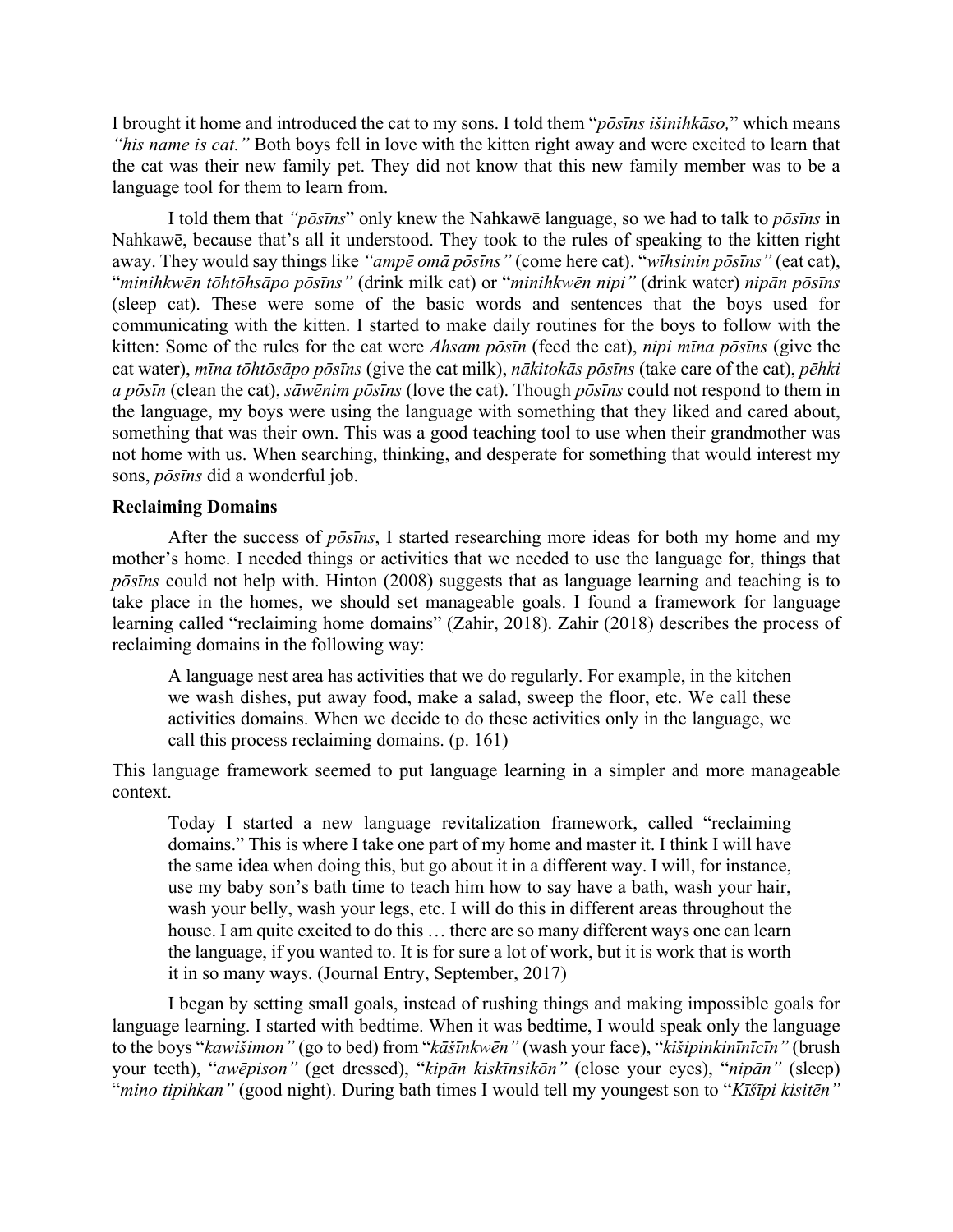(wash your feet), "Kīšīpi kikitēn" (wash your legs), "kīšīpi kinikēn" (wash your arms), "kīšīpi *kimihsat"* (wash your belly), "*kīšipi kitīhēn"* (wash your bottom), "*kīšīpi kistikwanēn"* (wash your head). At first, I would have to motion to him what I was saying, then he eventually started to understand what I was telling him.

 I noticed with these specific domains in the house, it was making our language learning goals more attainable and successful. My children were starting to understand and respond to more words and phrases. I started this framework by introducing certain words, for example "*ostikwan*" (his/her head)**.**" Once my boys started to understand the words, I started to make them into phrases, like "*kīšīpi kistikwanēn*" (wash your head)*.* Being consistent with the reclaimed domains and repetition played a major role in my son's language learning.

I was quite fond of this framework because what seemed impossible one day was now full of possibilities, possibilities that would change the lives of my sons. These possibilities also influenced the way that I viewed language teaching not only to my children but also to the community's children. The main idea was to create enough reclaimed domains in my home and my mother's home that our homes would eventually feel like a mini language nest.

My goal to create a mini language nest with my mother and sons was to show the importance of learning our Indigenous languages in the comfort of our own homes with family and Elders. I walked into this study thinking that this would be an easy task because I had everything I needed for it to be successful. I was humbled very quickly; I was taught that language learning is hard work, it takes time, and it may take us down different roads and different ways of learning and teaching. While living in a society where English is the dominant language, it is hard to teach and learn your language in an immersed environment. We would need a place where there are no televisions, no radios, no stores, or internet and where there is nothing but our languages and the basic things around us. But, living in a fast-paced society where people are constantly moving makes this utopia impossible.

So, my study demonstrates that we stand and deal with the situations we are in and make it work to our advantage. We use different ways of teaching, we forgive ourselves for not doing this with our children since birth, we keep moving forward with our languages, we keep teaching them and adapting them to this new world we live in, and we never give up, we only do better.

### **Intergenerational Transmission**

Elder speakers are seen as a precious resource for efforts to document, maintain, or reclaim a language, and their importance to language revitalization is widely recognized (Albers & Supahan Albers, 2013). In this instance my mother was not only the grandmother to my children, but she is a respected elder of our community. It was imperative to have my mother in our nest, not only for her wisdom, compassion, and love for her grandchildren and the language, but as her overall role to the community and other people.

My mother brought calmness and encouragement to our nest through her stories, and through her understanding and compassionate heart. Though the language was natural to her, she was able to slow down her language teaching for the sake of her grandchildren. She started to implement some of the language tools that I had researched into our language teaching. She was able to engage in games, reclaiming domains and other teaching strategies that worked for my sons. Unknowingly she was using teaching tools, such as total physical response in teaching my sons how to cook, clean, and play. She would use a lot of repetition when speaking to the boys and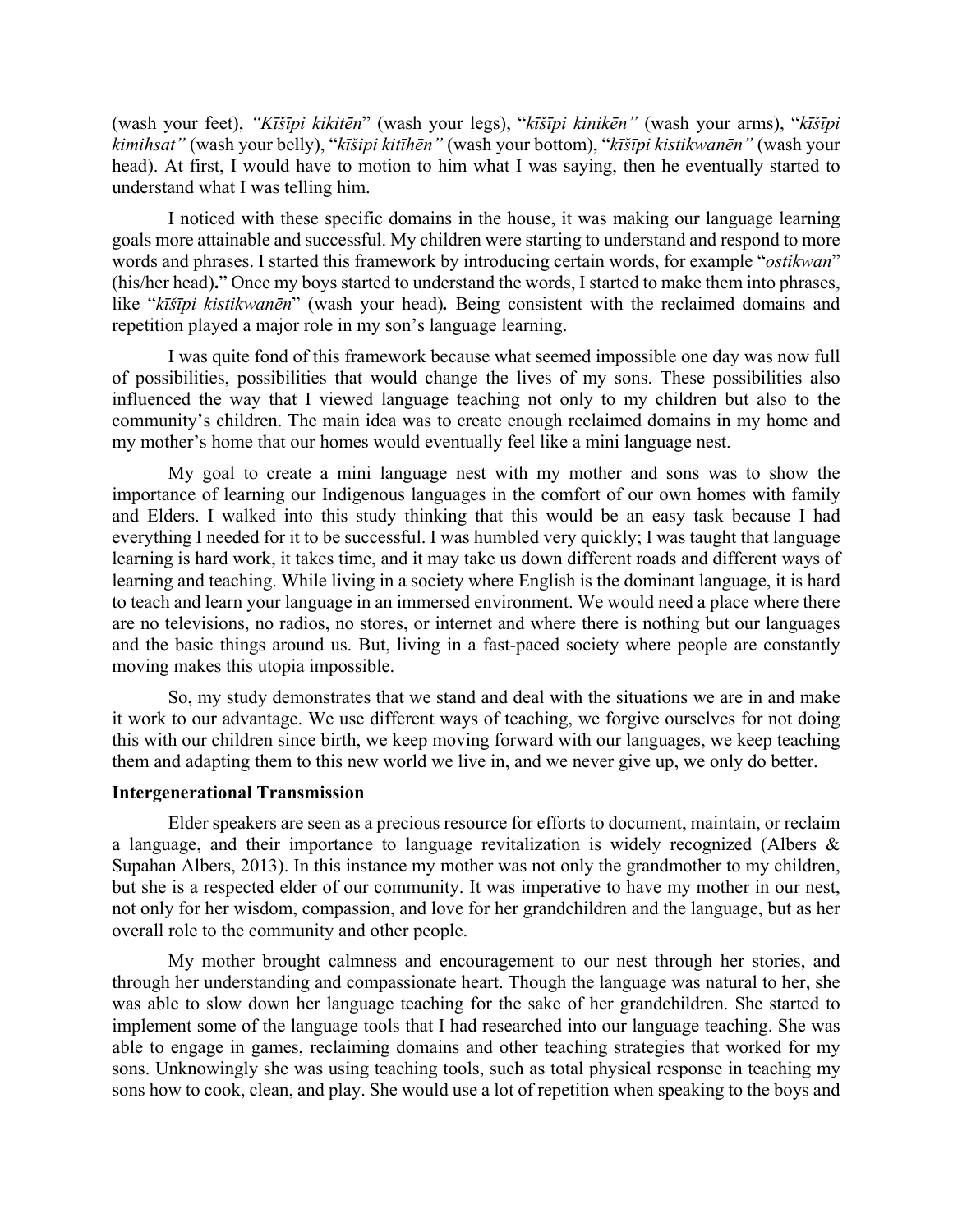praise when they would understand or respond to her. These are strategies that my mother did not possess in the beginning of our nest, she had seen what worked for my sons and their language understanding and learning. My mother was very encouraging, forgiving, and understanding when it came to language use and learning in the home. She set the tone for the day, and she grounded my expectations of how "I thought" our language nest should be:

Mom: As long as the kids are having fun my girl and learning and hearing the language, everything will be okay. If they feel you being down and negative about language learning, then they won't want any part of it either.

Denise: I know mom, I am starting to realize this now. As long as we get language in, and as long as they are hearing it as much as possible …. they will get it.

Mom: kēkēt (true). (Journal entry, September 2019)

 My mother gave me the courage and encouragement to further implement teaching and learning strategies in my own home, even when she wasn't there to guide us. Our togetherness in language learning and teaching, our togetherness as a family brought our relationships that much closer together.

### **Discussion**

The primary focus of this research was to explore the challenges and successes of creating a mini language nest in the common home for language revitalization. Though the intent was to bring intergenerational learning to my children with my mother and myself, it was also to show my community and other communities that this language learning practice can be done. The research is a lot about forgiveness, understanding, and patience. I walked into this research thinking our mini language nest would run smoothly because I thought we had all of the resources needed to be successful but instead I was hit with the hardships of language revival in an English-dominated society. I was discouraged not only as a researcher but also as a mother when my children did not take to the language right away. Through guidance from my mother and other language mentors, I learned to shift my way of thinking and to instead celebrate small successes in language learning. I learned that I, as the mother, needed to find ways that worked for my children's language learning and to step outside of the box that I created for myself and our language nest.

 It is our responsibilities as parents to help our children to learn in life, and also to learn our Indigenous languages. There are language frameworks that are already created that can work well for families just learning to use the language in their homes. Linguistic landscaping, reclaiming domains, using family pets, singing songs, playing games, and the list goes on. Our homes should be the main source of learning and teaching, and language nests can support this learning.

 I know in many cases in communities, not all families are fortunate enough to have a fluent speaker ready and willing to help, or have a fluent speaker in the home or family at all. I believe more research needs to be conducted with adult language learners in a family environment so they can teach their children the language. I believe it is fine if families are learning together. At this point and time, any amount of language use and learning is great. If parents can model language learning in their homes, for their children, language revitalization would take place more often and throughout more homes. People need to learn how to learn and help one another teach the language, even if it is done amongst each other without any fluent speakers. Language learners, with a lot of patience and determination have the ability to learn their language with the proper tools.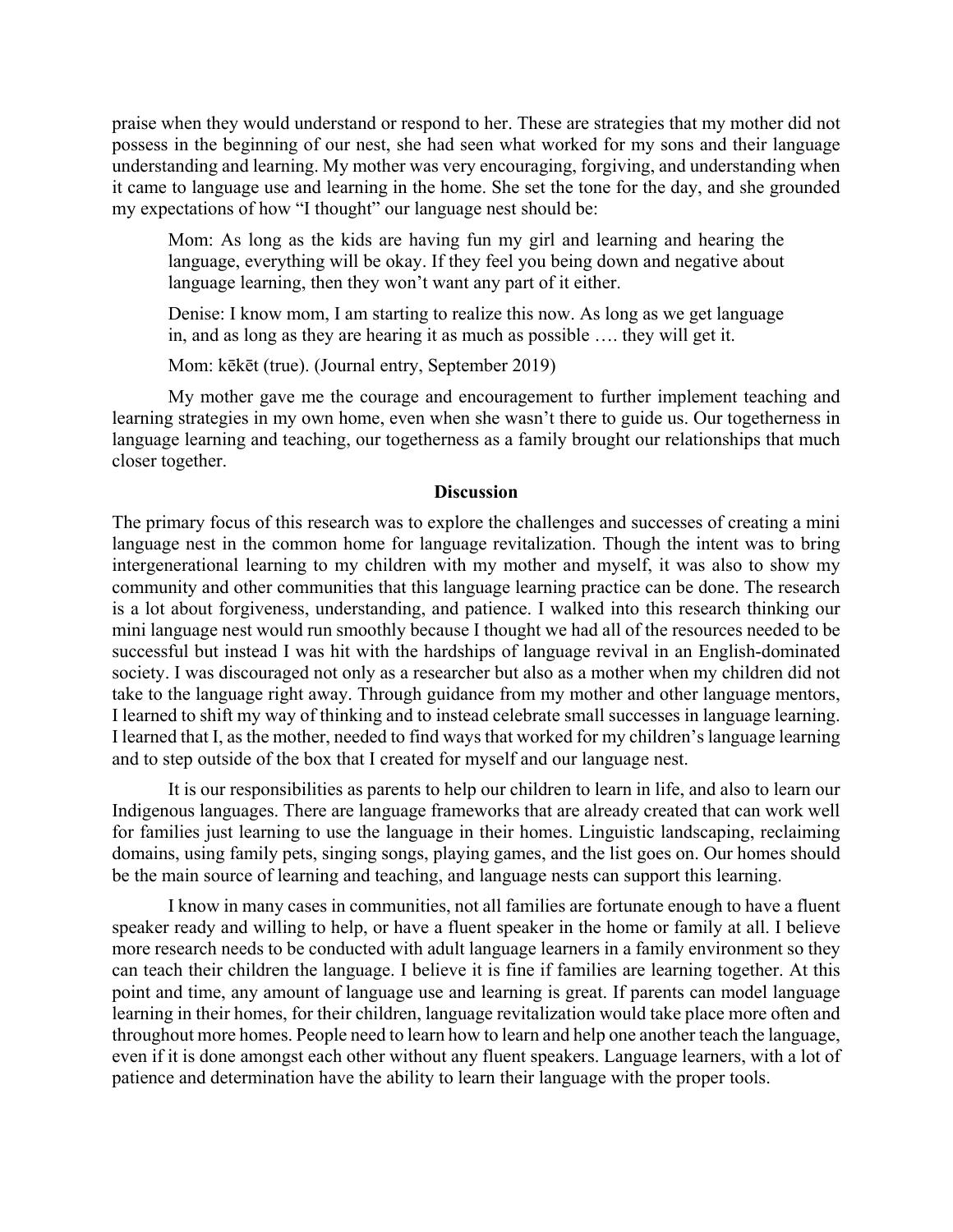Perhaps language immersion models such as the Master-Apprentice program, also known as the Mentor-Apprentice Program in British Columbia, can be implemented more in communities. More research studies and more knowledge about this program can benefit adult language learners and set a foundation for them to learn the language for themselves and then to implement the language with their families and children. The Master Apprentice program allows adult learners to be partnered up with a fluent speaker or elder to learn the language in real life situations, which can include performing traditional tasks and skills. It could also involve teaching home concepts as cooking and cleaning etc. If a person commits to this learning style for a long period of time, the apprentice will be at least conversationally proficient in their language and ready to be language teachers to other people (Montgomery-Anderson, 2008).

 Other language revitalization models that can be researched are models such the reclaiming home domains. Families can be taught this tool to use in their homes as a learning experience for language learning and teaching. One does not necessarily need a fluent speaker to do this, which could give people and families the hope of language learning at their own pace. A lot of the time not having the proper resources or enough resources for people is discouraging enough that they do not to try or follow through with language learning, let alone revitalization. The reclaiming domains model would make language learning that much more attainable and motivating to pursue because it is less overwhelming for the learner. As Hinton (2013) explained, in order to strive towards the larger goal of language nests, it serves teacher learners to set smaller, manageable goals. I do agree with this, but also if people were to know and understand the concept of reclaiming domains, this model can be used for families to create their own mini language nests in the home. Once one is taught to reclaim domains in their homes, they can eventually create mini language nests in different parts of their homes, which would eventually lead to a whole language nest in the home. The goal in today's language learning is to use the language as much as you can whenever possible.

 For myself, my future study will relate to ways to implement these language revitalization models into our communities and homes, and to build the confidence within our Nation to want to learn the language and be consistent in using it. It is important to teach families that it is fine to start with no resources, that it is okay to be your own resource, that it is okay to make mistakes, and that slow progress is better than no progress. Our Elders, our knowledge keepers, and our language keepers are very important and guide the way to our Indigenous way of life and worldviews, but when they leave this world, we cannot use that as an excuse to sit and ponder the would haves, the could haves, and the should haves. It is imperative for us to live in a world where our elders have showed us enough knowledge to grasp our own language learning and way of life as Indigenous people.

### **Conclusion**

Taking the initiative to retain or revitalize a language is hard but rewarding work. A lot of times, we have a plan set in our minds that we think will be successful for our families' or communities' learning. Once this plan is altered in some way, we get discouraged and want to stop. No matter how hard language learning is, we cannot stop, we have to keep going. We have to learn different avenues of learning and teaching the language that fit the needs of our families, children, and community. We have to celebrate the small successes and find the encouragement to keep going. Our culture and language are who we are as Indigenous people; we cannot just give up when times get hard. Our children and our communities deserve so much more than that.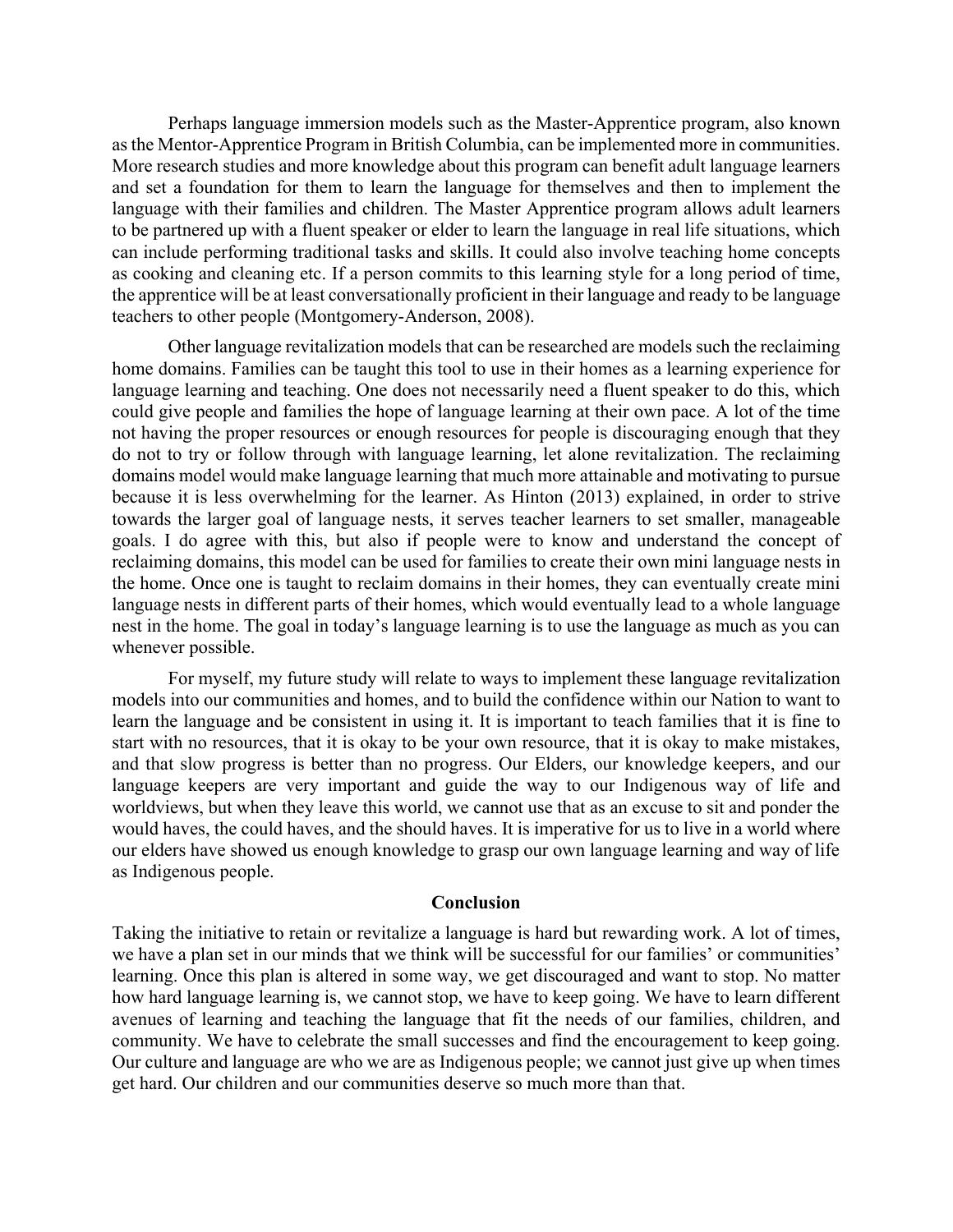Different learning tools need to be implemented with different people in different situations. What may work for some people may not work for others. Encouragement and determination are big factors in retaining a language, especially when it comes to maintaining a language nest. Living in a fast-paced society where English is the dominant language in every facet of daily life can sometimes be discouraging. Even though English is the dominant language in our communities and resources are scarce, language learning is achievable through research of what our families and communities need. Our Indigenous tongues need to be normalized and used every day, everywhere, and anytime. Language learning should be taught in the homes through intergenerational learning with parents, grandparents, and siblings. If resources are scarce and fluent speakers are not available, language revitalization models such as the Master-Apprentice Program and/ or reclaiming home domains can be implemented for adult language learning, which can eventually be transmitted to the rest of the family for learning. Language learning/retention/revitalization is a long process, and it is a hard process, but it is necessary.

 This study is a small language revitalization model that is filled with many tools that can be used by anyone who is seeking to revitalize, retain, and learn their language. One need not depend on anyone for fluency, funding, or resources if one has patience, determination and the willingness to try. Language learners cannot expect to become fluent speakers overnight, or within a week or within a month; language learning takes time. When times get tough, language learning still needs to be done. Small accomplishments in language learning are still accomplishments. People have to get over the fears of failing. Our languages make us who we are as Indigenous people.

*15*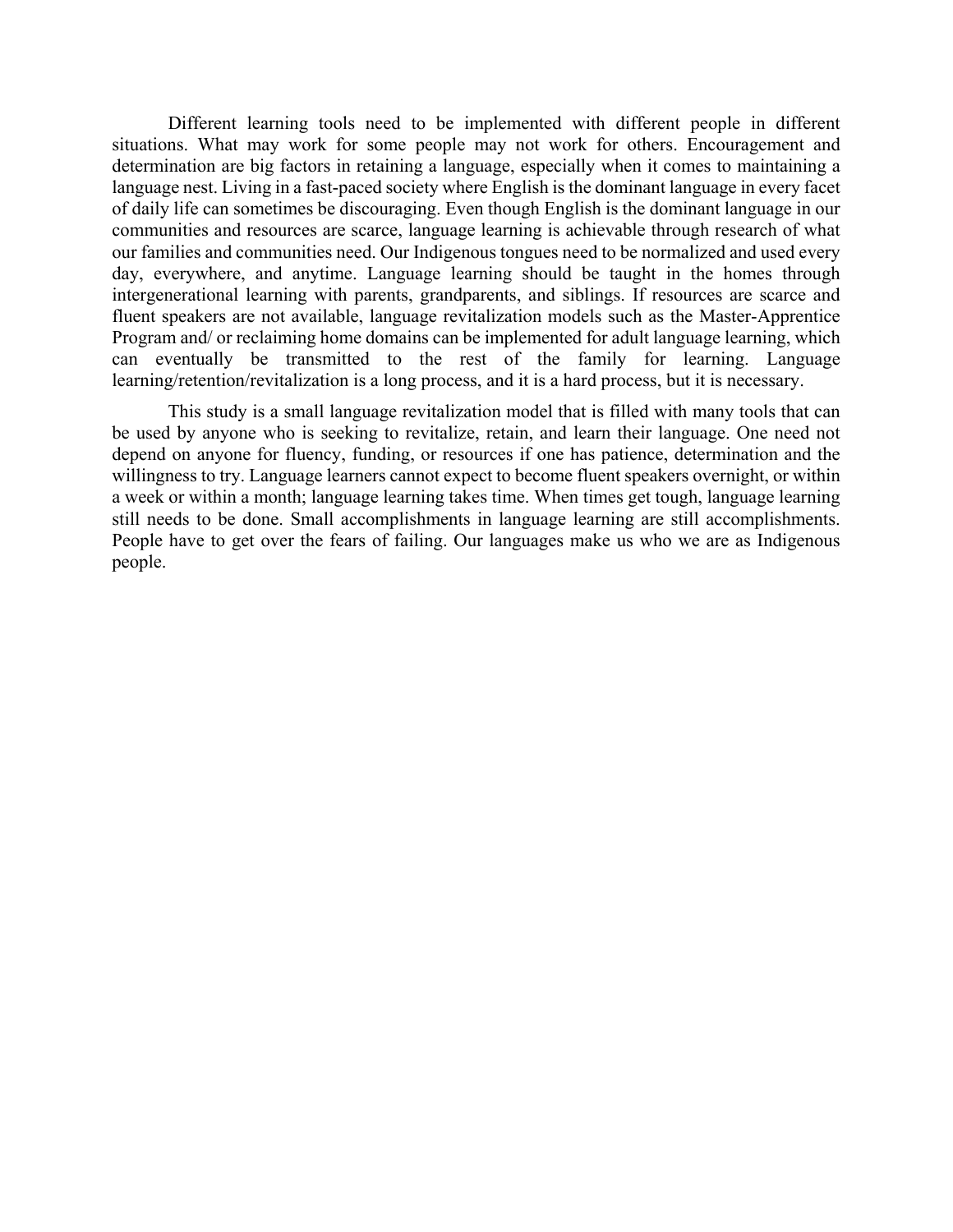#### **References**

- Albers, P., & Supahan Albers, E . (2013). Karuk language and the Albers basket. In L. Hinton (Ed.), *Bringing our languages home: Language revitalization for families* (pp. 33–40). Berkeley: Heyday Books.
- Battiste, M. (2013). *Decolonizing education*: *Nourishing the Learning Spirit.* UBC Press.
- Blair, H., Rice, S., Wood, V., & Janvier, J. (2002). Daghida: Cold Lake First Nation works towards Dene language revitalization. In B. Burnaby & J. A. Reyhner (Eds.), *Indigenous languages across the community* (pp. 89–98). Northern Arizona University: Center for Excellence Education.
- Bjorbækmo, W. S., & Engelsrud, G. H. (2011). "My own way of moving"—Movement improvisation in children's rehabilitation. *Phenomenology & Practice,* 5(1), 27–47.
- Borgia, M., & Dowdy, S. (2010). Building an intergenerational, home-based language nest. *Santa Barbara Papers in Linguistics, 21,* 115–127.
- Chambers, N. A. (2014). *"They all talk Okanagan and I know what they are saying." Language nest in the early years: Insights, challenges and promising practices* [Unpublished doctoral dissertation]. University of British Columbia.
- Chambers, N.A. (2015). Language nests are an emergent global phenomenon: Diverse approaches to program development and delivery. *International Journal of Holistic Early Learning and Development,* 1, 25–38.
- Dagenais, D., Moore, D., Sabatier Bullock, C., Lamarre, P., & Armand, F. (2009). Linguistic landscape and language awareness. In D. Gorter & E. Shohamy (Eds.), *Linguistic landscape: Expanding the scenery* (pp. 253–269). Routledge.
- Delaine, B. (2010). Talk medicine: Envisioning the effects of Aboriginal language revitalization in Manitoba schools. *First Nations Perspectives, 3*(1), 65–88.
- First Peoples' Cultural Council. (2020). *Revitalizing Indigenous languages, arts, and cultures in British Columbia.* <https://fpcc.ca/>
- Fishman, J. A. (Ed.). (2001). *Can threatened languages be saved? Reversing language shift, revisited: A 21st century perspective* (Vol. 116). Multilingual Matters.
- Flick, U. (2011). Mixing methods, triangulation, and integrated research. *Qualitative Inquiry and Global Crises*, *132*(1), 1–79.
- Galley, V., Gessner, S., Herbert, T., Thompson, T., & Williams, L. W. (2016). Reconnaissance, préservation et revitalisation des langues autochtones. Rapport sur la séance de dialogue national sur les langues autochtones. *First Peoples' Cultural Council*.
- Gomashie, G. A. (2019). Kanien'keha/Mohawk Indigenous language revitalisation efforts in Canada. *McGill Journal of Education/Revue des sciences de l'éducation de McGill*, *54*(1).
- Grenoble, L. A., & Whaley, L. J. (2006). *Saving languages: An introduction to language revitalization.* CCambridge University Press.
- Hinton, L. (2001). The master-apprentice language learning program. In *The green book of language revitalization in practice* (pp. 217–226). Brill.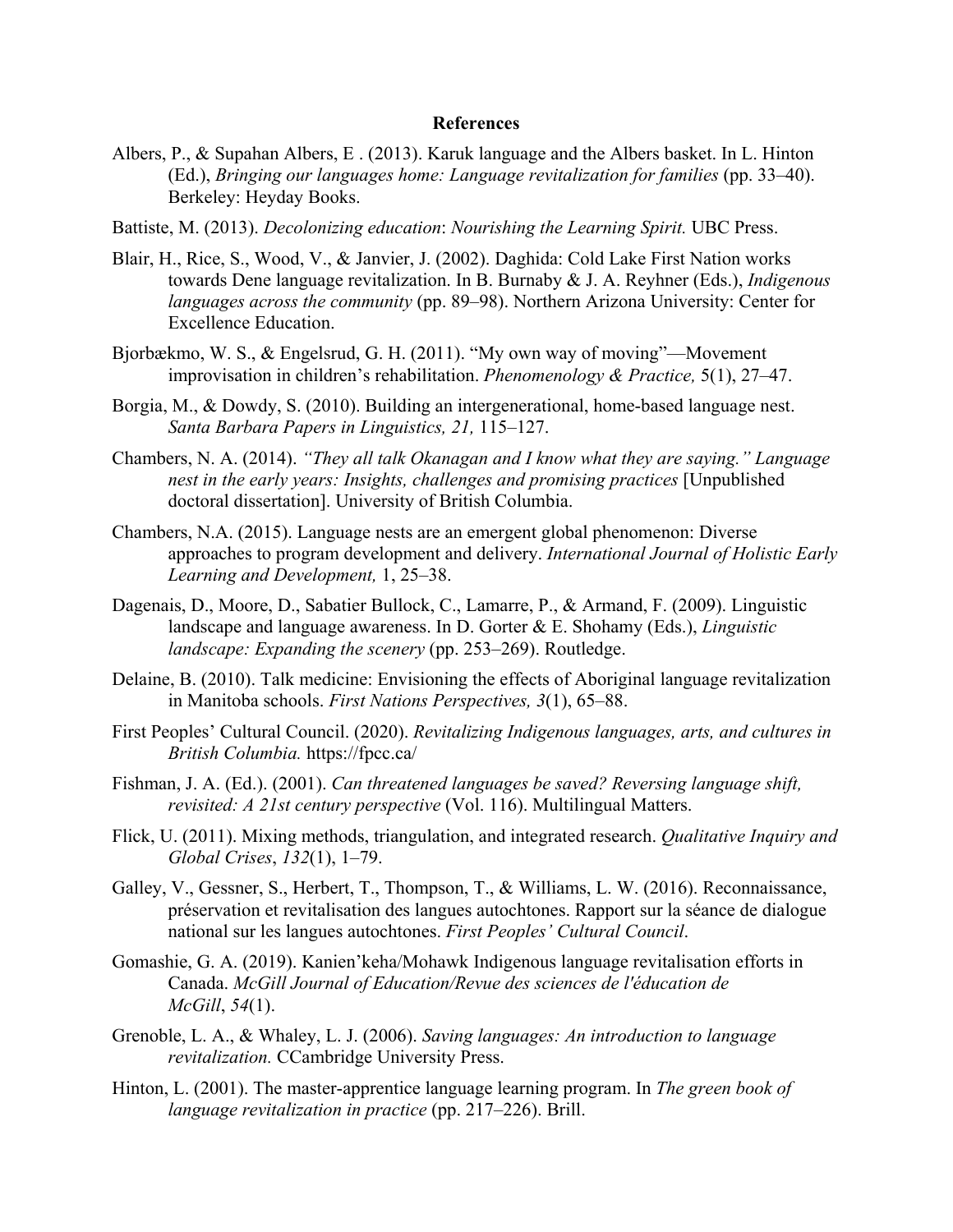- Hinton, L. (2008). Learning and teaching endangered Indigenous language. In N. Van Deusen-Scholl & N. H. Hornberger (Eds.), *Encyclopedia of language and education* (2nd ed., Vol. 4) (pp. 157–167). Springer.
- Hinton, L. (2011). Language revitalization and language pedagogy: New teaching and learning strategies. *Language and Education,* 25(4), 307–318.
- Hinton, L. (2013). *Bringing our languages home: Language revitalization for families.* Heydey.
- Kirkness, V. (2002). The preservation and use of languages: Respecting the natural order of the creator. In B. Burnaby & J. A. Reyhner (Eds), *Indigenous languages across the community* (pp. 17–23). Northern Arizona University, Centre for Excellence in Education.
- Kovach, M. (2005). Emerging from the margins: Indigenous methodologies. *Research as resistance: Revisiting critical, Indigenous, and Anti-Oppressive Approaches*, *2*, 43–64.
- Kovach, M. (2010). Conversation method in Indigenous research. *First Peoples Child & Family Review: An Interdisciplinary Journal Honouring the Voices, Perspectives, and Knowledges of First Peoples through Research, Critical Analyses, Stories, Standpoints and Media Reviews*, *5*(1), 40–48.
- Lewis, P. J. (2014). Narrative research. In J. Mills & M. Birks (Eds.), *Qualitative methodology: A practical guide* (pp. 161–179). SAGE.
- Mack, N. (2005). *Qualitative research methods: A data collector's field guide*.
- McIvor, O. (2015). Adult Indigenous language learning in Western Canada: What is holding us back? In K. A. Michel, P. D. Walton, E. Bourassa, & J. Miller (Eds.), *Living our languages: Papers from the 19th Stabilizing Indigenous Languages Symposium* (pp. 37– 49). Linus Learning.
- McIvor, O., & Anisman, A. (2018). Keeping our languages alive: Strategies for Indigenous language revitalization and maintenance. In *Handbook of cultural security*. Edward Elgar Pub.
- Mills, J., & Birks, M. (2014). *Qualitative methodology: A practical guide*. SAGE.
- Montgomery-Anderson, B. (2008). A Model for Indigenous Language Revival. *Indigenous Nations Journal*, *6*(1), Spring 2008.
- Morcom, L. A., & Roy, S. (2019). Is early immersion effective for Aboriginal language acquisition? A case study from an Anishinaabemowin kindergarten. *International journal of bilingual education and bilingualism*, *22*(5), 551–563.
- Norris, M. J. (2004). From generation to generation: Survival and maintenance of Canada's Aboriginal languages, within families, communities and cities. *TESL Canada Journal, 21*(2), 1–16.
- Norris, M. J. (2006). Aboriginal languages in Canada: Trends and perspectives on maintenance and revitalization. *Canadian Social Trends. Statistics Canada — Catalogue No. 11-008,*  19–27.<https://www150.statcan.gc.ca/n1/en/catalogue/11-008-X20070019628>